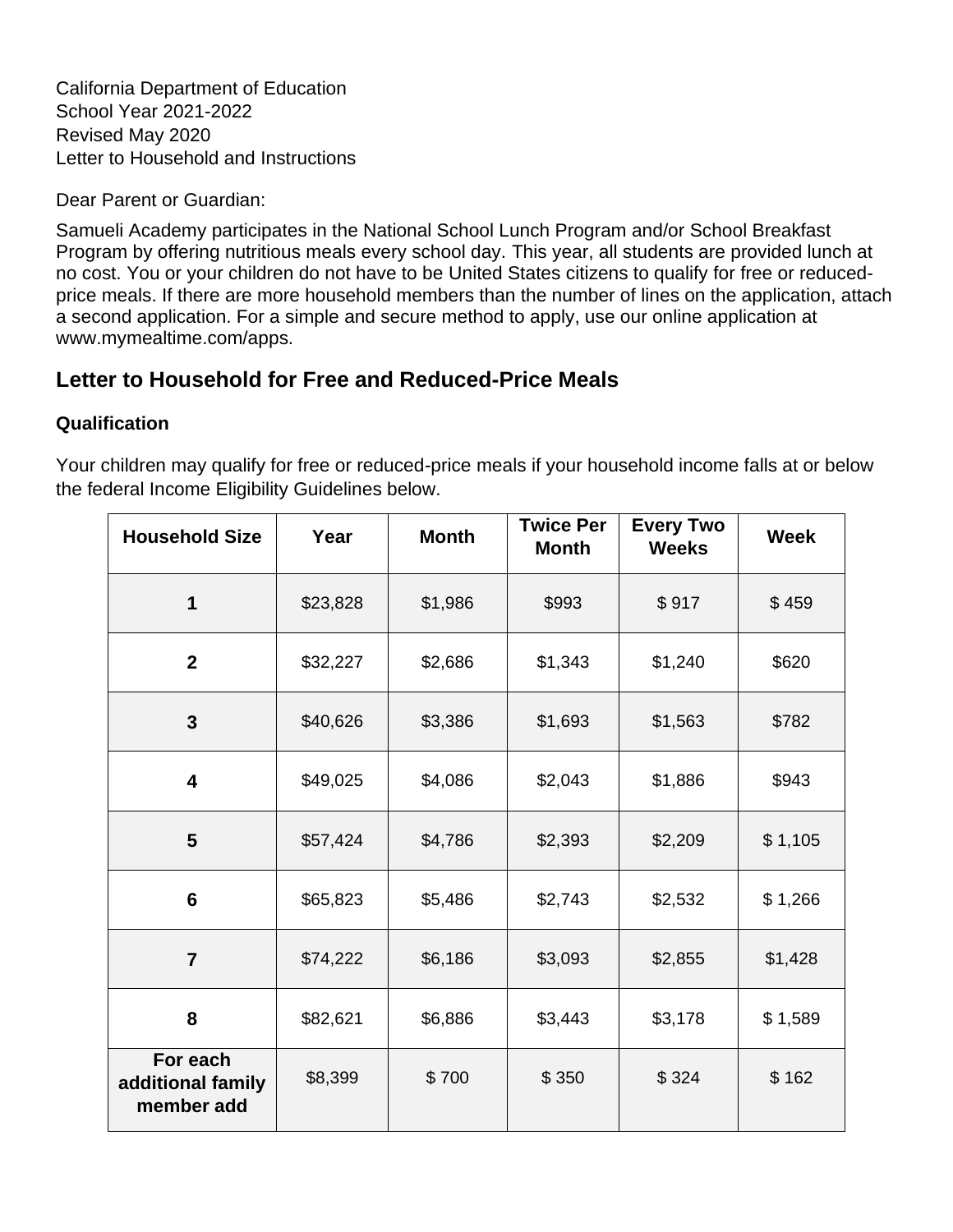## **Applying for Benefits**

An application for free or reduced-price meals cannot be reviewed unless all required fields are completed. A household may apply at any time during the school year. If you are not eligible now, but your household income decreases, household size increases, or a household member becomes eligible for CalFresh, California Work Opportunity and Responsibility to Kids (CalWORKs), or Food Distribution Program on Indian Reservations (FDPIR) benefits, you may submit an application at that time.

## **Direct Certification**

An application is not required if the household receives a notification letter indicating all children are automatically certified for free meals. If you did not receive a letter, please complete an application.

## **Verification:**

School officials may check the information on the application at any time during the school year. You may be asked to submit information to validate your income or current eligibility for CalFresh, CalWORKs, or FDPIR benefits.

## **Women, Infants, and Children (WIC) Participants**

Households that receive Special Supplemental Nutrition Program for WIC benefits, may be eligible for free or reduced-price meals by completing an application.

## **Homeless, Migrant, Runaway, and Head Start**

Children who meet the definition of homeless, migrant, or runaway, and children participating in their school's Head Start program are eligible for free meals. Please contact school officials for assistance at 714-619-0177.

## **Foster Child**

The legal responsibility must be through a foster care agency or court to qualify for free meals. A foster child may be included as a household member if the foster family chooses to apply for their nonfoster children on the same application and must report any personal income earned by the foster child. If the nonfoster children are not eligible, this does not prevent a foster child from receiving free meals.

## **Fair Hearing**

If you do not agree with the school's decision regarding your application's determination or the result of verification, you may discuss it with the hearing official. You also have the right to a fair hearing, which may be requested by calling or writing to the following: John Luker, [julker@orangewoodfoundation.org,](mailto:julker@orangewoodfoundation.org) 714-619-0177.

## **Eligibility Carryover**

Your child's eligibility status from the previous school year will continue into the new school year for up to 30 operating days or until a new determination is made. When the carryover period ends, your child will be charged the full price for meals, unless the household receives a notification letter for free or reduced-price meals. School officials are not required to send a reminder or expired eligibility notices.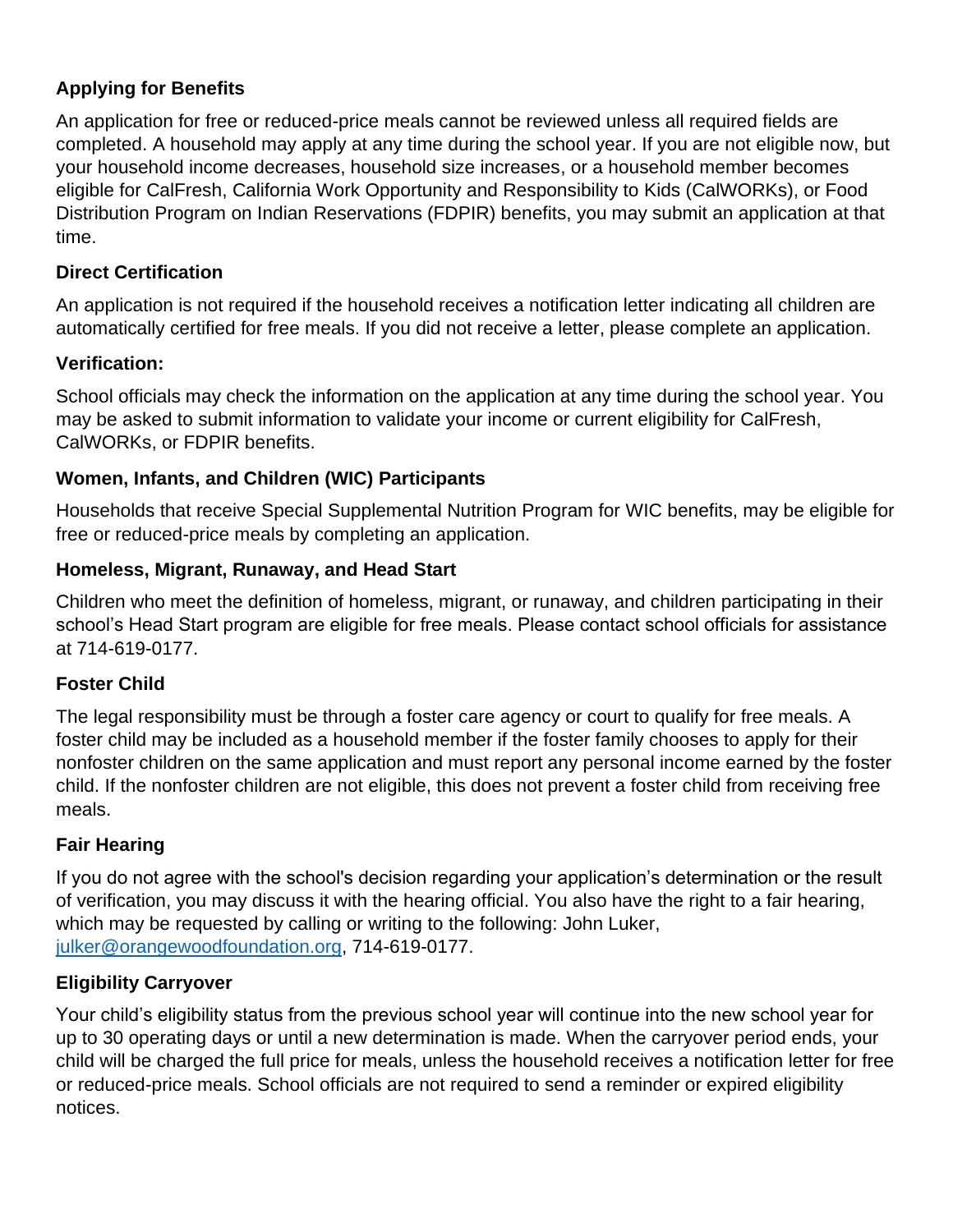#### **Nondiscrimination Statement**

In accordance with federal civil rights law and U.S. Department of Agriculture (USDA) civil rights regulations and policies, the USDA, its agencies, offices, and employees, and institutions participating in or administering USDA programs are prohibited from discriminating based on race, color, national origin, sex, disability, age, or reprisal or retaliation for prior civil rights activity in any program or activity conducted or funded by USDA.

Persons with disabilities who require alternative means of communication for program information (e.g., Braille, large print, audiotape, American Sign Language, etc.), should contact the agency (state or local) where they applied for benefits. Individuals who are deaf, hard of hearing, or have speech disabilities may contact USDA through the Federal Relay Service at 800-877-8339. Additionally, program information may be made available in languages other than English.

To file a program complaint of discrimination, complete the USDA Program Discrimination Complaint Form, (AD-3027) found online at [http://www.ascr.usda.gov/complaint\\_filing\\_cust.html,](http://www.ascr.usda.gov/complaint_filing_cust.html) and at any USDA office, or write a letter addressed to USDA and provide in the letter all of the information requested in the form. To request a copy of the complaint form, call 866-632-9992. Submit your completed form or letter to the USDA by (1) Mail: U.S. Department of Agriculture, Office of the Assistant Secretary for Civil Rights, 1400 Independence Avenue SW, Washington, D.C. 20250-9410; (2) Fax: 202-690-7442; or (3) Email: [program.intake@usda.gov.](mailto:program.intake@usda.gov)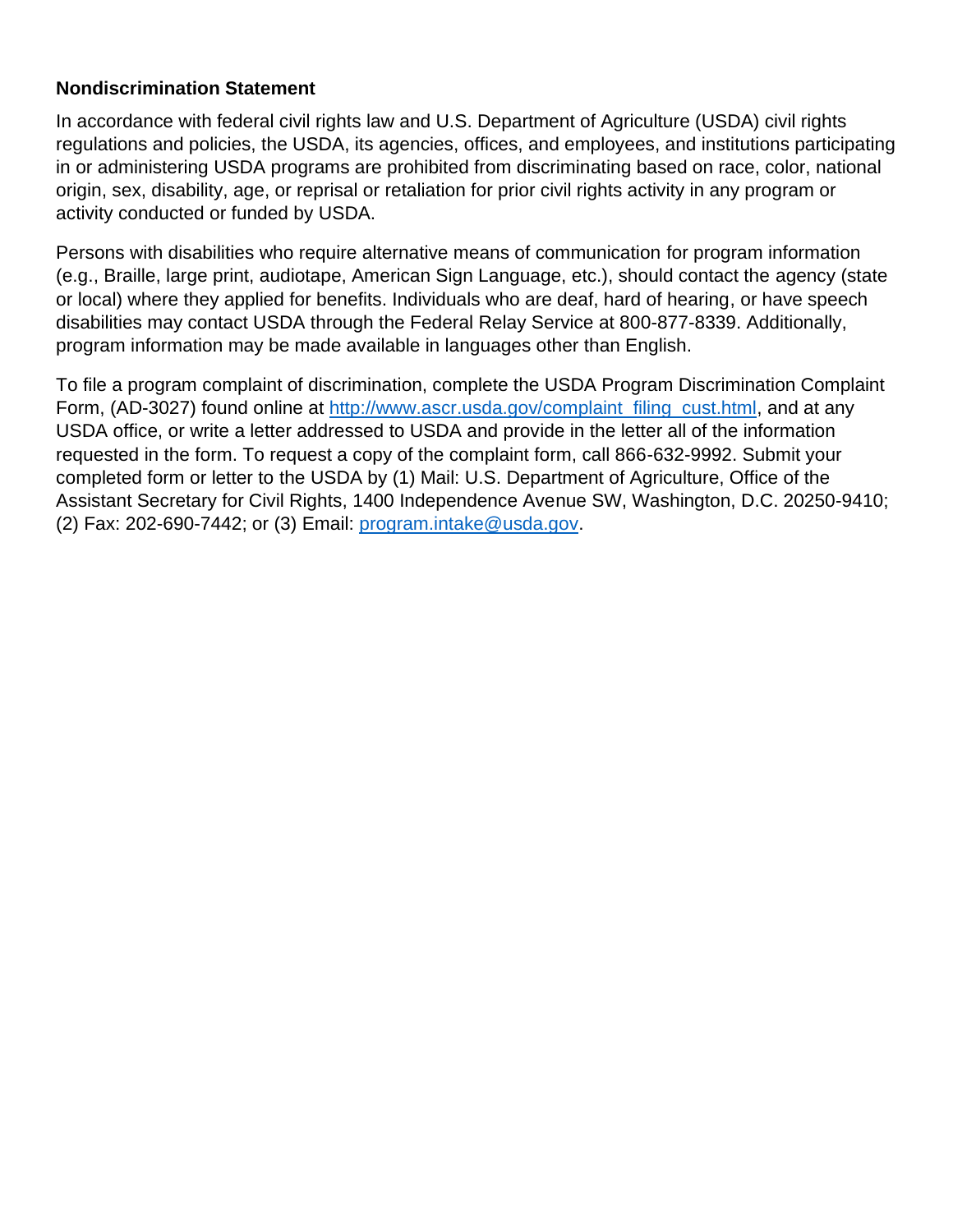## **How to Apply for Free or Reduced-Price Meals**

Complete one application per household. Please print clearly with a pen. Incomplete, illegible, or incorrect information will delay processing.

- 1. **Student Information–**Include **all students** who attend Samueli Academy. Print their name (first, middle initial, last), school, grade level, and birthdate. If any student listed is a foster child, check the **Foster** box. If you are only applying for a foster child, complete STEP 1, and then continue to STEP 4. If any student listed may be homeless, migrant, or runaway, check the applicable **Homeless, Migrant, or Runaway** box and complete all **STEPS** of the application.
- 2. **Assistance Programs–**If **any** household member (child or adult) participates in CalFresh, CalWORKs, or FDPIR, then all children are eligible for free meals. Must check the applicable assistance program box, enter one case number, and then continue to STEP 4. If no one participates, skip STEP 2 and continue to STEP 3.
- 3. **Report Income for all Household Members–**Must report **gross** income (before deductions) from **all** household members (children and adults) in whole dollars. Enter **0** for any household member that does not receive income.

Report the combined **gross** income for all students listed in STEP 1 and enter the appropriate pay period. Include a foster child's income if you are applying for foster and nonfoster children on the same application.

Print the names (first and last) of **all other** household members not listed in STEP 1, including yourself. Report the total **gross** income from each source and enter the appropriate pay period.

Enter the total household size (children and adults). This number **must** equal the listed household members from STEP 1 and STEP 3.

Enter the last four digits of your Social Security number (SSN). If no adult household member has a SSN, check the **NO SSN** box.

4. **Contact Information and Adult Signature –**The application must be signed by an adult household member. Print the name of the adult signing the application, contact information, and today's date.

#### **Optional – Children's Ethnic and Racial Identities**

This field is optional to complete and does not affect your children's eligibility for free or reduced-price meals. Please check the appropriate boxes.

#### **Information Statement**

The Richard B. Russell National School Lunch Act requires the information on this application. You do not have to give the information, but if you do not, we cannot approve your child for free or reduced-price meals. You must include the last four digits of the SSN of the adult household member who signs the application. The last four digits of the SSN are not required when you list a CalFresh, CalWORKs, or FDPIR case number or other FDPIR identifier for your child or when you indicate that the adult household member signing the application does not have an SSN by selecting the